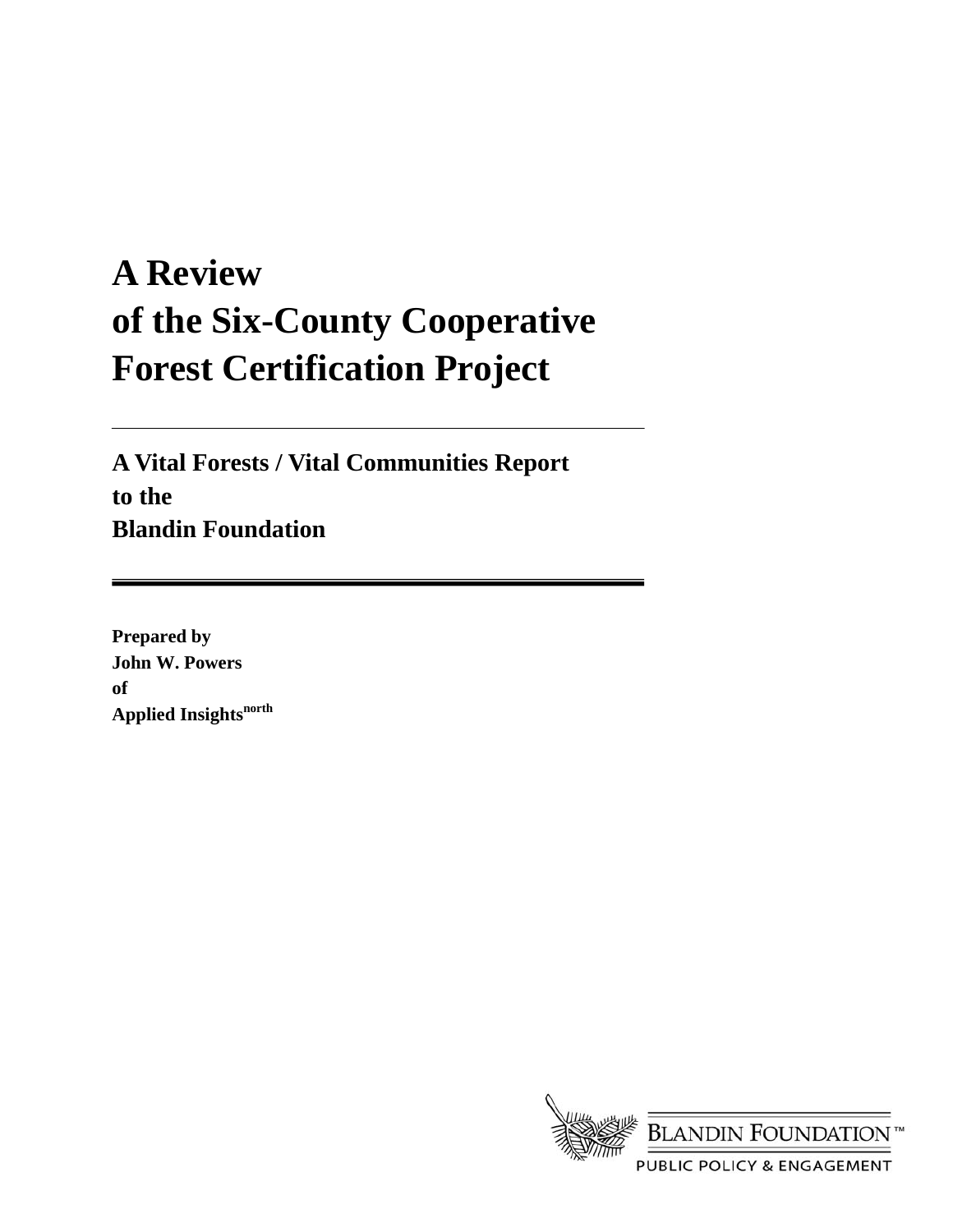## **A Review of the Six-County Forest Certification Project**

### **A Vital Forests / Vital Communities Report to the Blandin Foundation May 23, 2007**

### **Table of Contents**

| Appendix B. Project Planning Database  11 |  |
|-------------------------------------------|--|

### **Report prepared by:**

John W. Powers Applied Insights<sup>north</sup> 181 Farley Lane Duluth, MN 55803 djpowers@cpinternet.com Phone/fax: 218-724-2332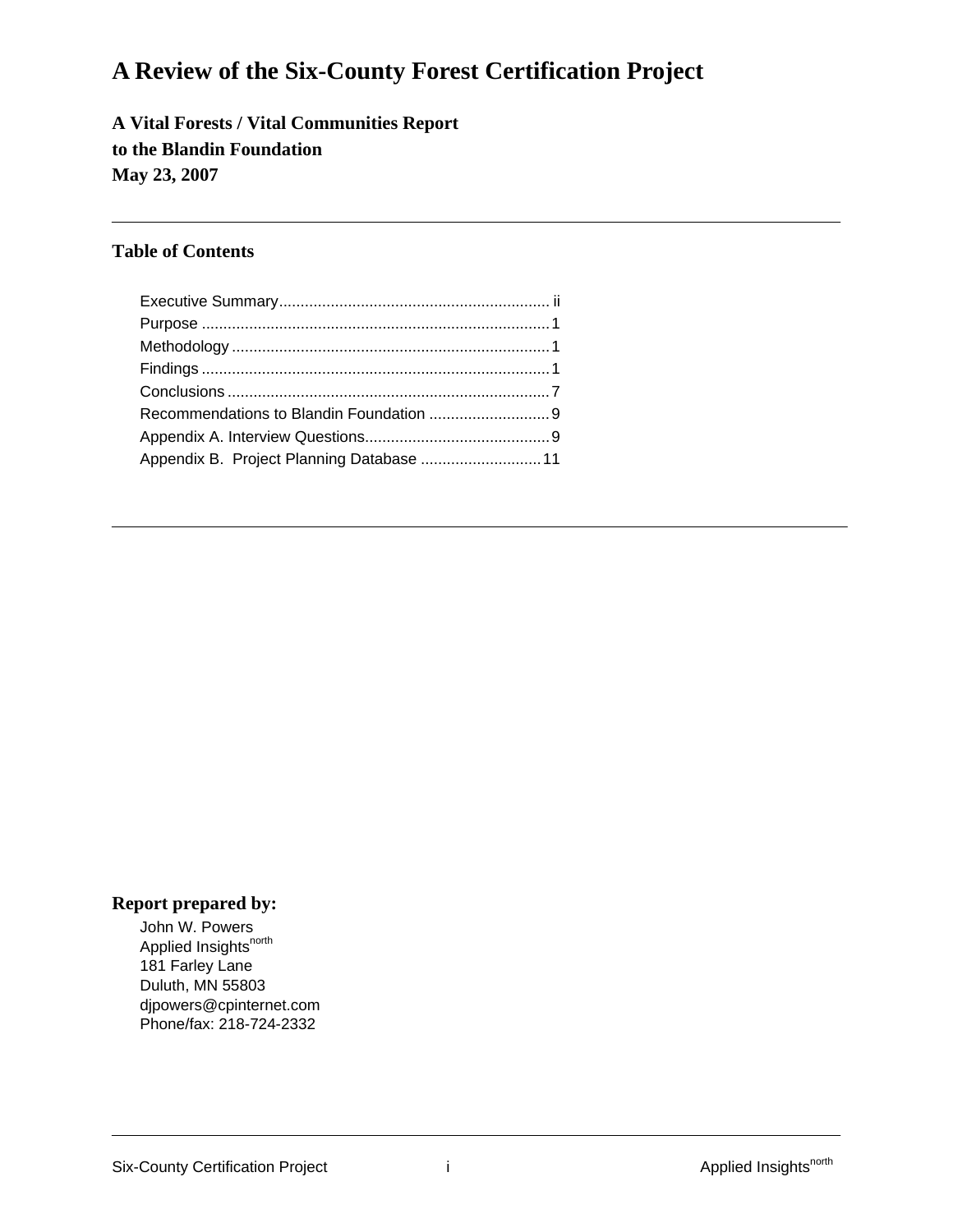The Blandin Foundation has undertaken the Vital Forests / Vital Communities Initiative to strengthen and diversify Minnesota's forest-based economy and promote the long-term ecological health of the forest resource that supports it. One focal point of the Initiative is encouraging sustainable forestry by various means including increasing the amount of forested land being managed under third-party certification programs.

In one of its efforts to increase certification, the Foundation provided financial and operational support to six northern counties – Becker, Beltrami, Carlton, Clearwater, Crow Wing, and Koochiching – to cooperatively undertake the process of preparing themselves for certification under one or both of the major certification programs, SFI (Sustainable Forestry Initiative) and FSC (Forest Stewardship Council). A private consultant was retained to direct the pre-certification preparation process. The Foundation provided matching funds to help pay for the consultant, offered its facilities as the venue for the joint work sessions, and provided support to the Land Commissioners in their efforts to secure the go-ahead decision to participate in the process from their respective County Boards.

At the point in the pre-certification process where the initial preparation work was completed and before the initial assessment is conducted, the Foundation wanted to learn how the project went, did the counties consider it successful, was the Foundation's role in the process effective, and what might be required to follow through on the project. This paper presents the findings and conclusions of a project review, which was based on interviews with the six Land Commissioners and the project consultant.

### **Conclusions**

Among the conclusions drawn from the review are:

### **Project was Successful**

- Without a doubt the six county certification project has been successful and will remain so even if the counties do not achieve certification.
- All the Land Commissioners stated they benefited in many ways from the project including learning from the other commissioners, understanding the shortcomings of their procedures and administrative structures, and gaining insights and tools for becoming more effective managers in the future. The group aspect of the project was a vitally important feature of the process.

### **Blandin Foundation Involvement was Vital**

- Although the Foundation's involvement would not pass a strict application of the "but for" test, it is clear that without the Foundation's participation, none of these six counties would be in the positive position they are today. All Land Commissioners said given market forces and trends in management they would have ultimately pursued certification on their own regardless of the Foundation's support. However, all said that the Foundation's role was critical in getting the project off the ground and executed as well as it was.
- The Land Commissioners all appreciated the Foundation's monetary support for the project. However, they noted that it was the Foundation's general support for the process that was most important. First, the Foundation helped inform County Boards of the value of certification. Second, the Foundation's encouragement of the more reluctant counties to join the process strengthened the resolve of the other counties. Third, the Foundation encouraged the counties to pursue cooperative action that engendered a wide variety of positive results that would not have occurred through six separate processes. Fourth, the Foundation helped secure the services of a knowledgeable consultant to run the process. And, finally, the Foundation's support during the process, such as providing a venue for the monthly sessions, greatly facilitated the process and eased the burden on individual counties.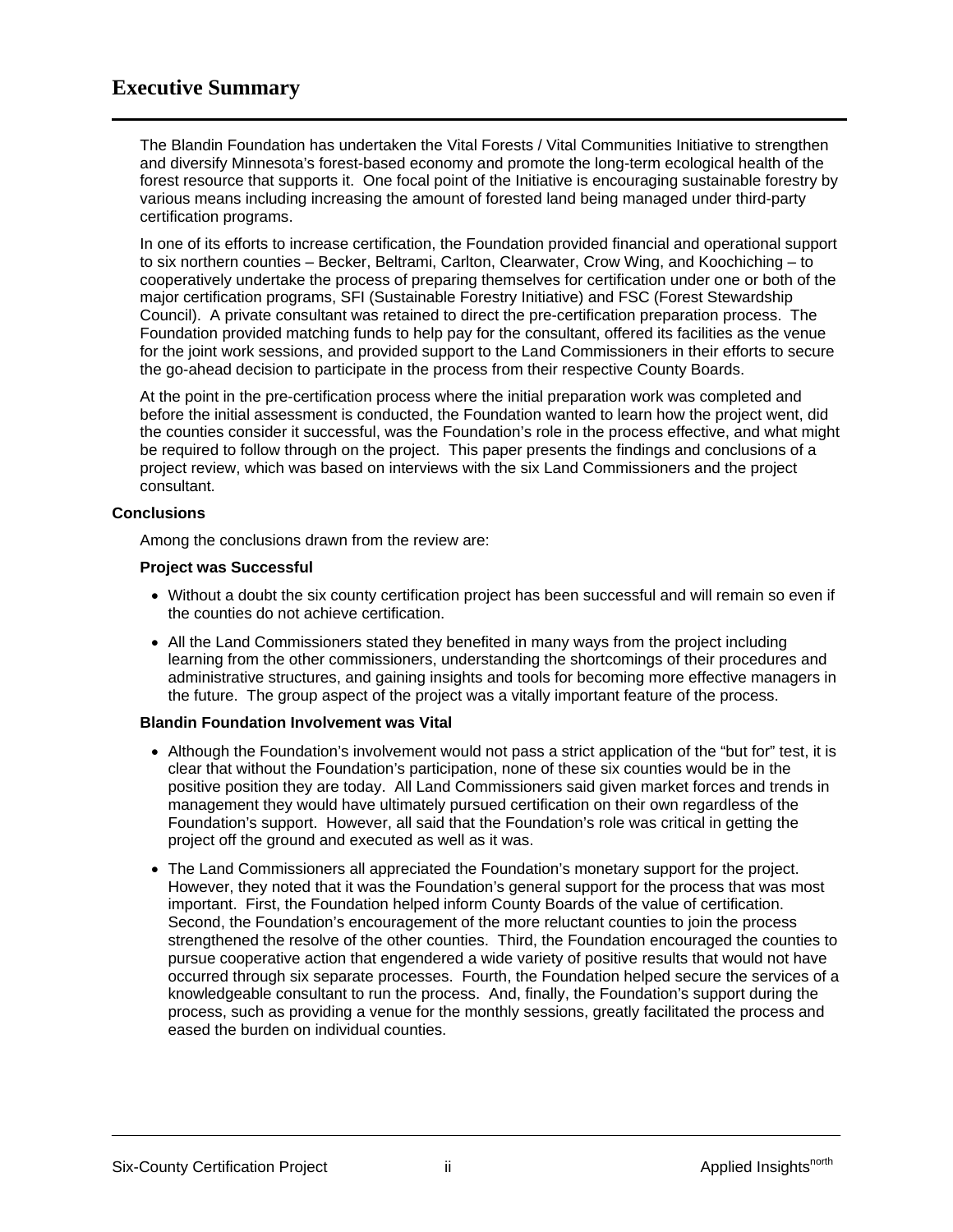### **Project Lessons**

- For these small agencies the group effort was essential to its success. The cooperative approach reduced the workload for any one individual and enhanced the process through the sharing of ideas, experiences, and suggestions.
- The Land Commissioners recognized the value of having a good consultant run the project and provide the rigorous attention to detail and schedule that such a project demands. It would have been impossible for the small staffs achieve this on their own or, even within a group process, to make such demands on each other.

### **Keep Certification in the Forefront**

• Even though market forces have become the driving factor behind land managers seeking certification, there will remain an ongoing need to keep informing policy makers and the public about the need for and value of certification. This will be especially true as the cost of audits and the more rigorous requirements of certification become grist for coffee shop discussions.

### **Value of Group Effort for the Future**

• The project showed the value of small departments working together on a common project. This degree of sharing of experience and insights will be invaluable as the counties (and other land managers) proceed with actions to implement the requirements of certification.

### **Value of the Project Planning Database**

• Without a doubt a key to the value of the entire process is the project planning database tool developed by the consultant. Although this consultant has neither used nor evaluated the tool, every Land Commissioner mentioned it and its multi-faceted value to them – guiding administration, establishing ongoing documentation, defining project flow, providing basis for and record of monitoring, and generally keeping them focused on all aspects of management. Unfortunately, there were not enough funds in the initial project to debug the tool and make it fully operational. Getting this program to a full functioning status is critical to fully realizing the benefits of the certification project.

#### **Recommendations**

The following are recommendations made by this consultant to the Blandin Foundation in light of the findings and conclusions of this review.

### **Completing the Project Planning Database:**

• The Blandin Foundation is recommended to directly or indirectly support actions that make the project planning database a fully functional tool for the six counties and any other land manager that opts to use it.

### **Supporting Ongoing Cooperation**

• The Land Commissioners seem to desire irregularly scheduled sessions at which they can share ideas and experiences with each other and other land managers. One topic of concern would be the various aspects of implementing certification. As noted in the conclusions, organizing such sessions is difficult for staff-stretched land departments. The Foundation could assist in this regard by organizing the sessions, providing convening space, and perhaps bringing in experts and outside speakers.

#### **Keeping Certification in the Forefront of Forest Management**

• At the point where nearly all significant forest landowners achieve certification the discussion will shift from becoming certified to maintaining certification. In this regard two major considerations arise. First, despite the success of certification, there will be a need to continually reeducate the public and policy makers regarding the value of certification (especially if increased cost of operations due to certification become an issue). Second, land commissioners will need help dealing with the likely changing certification landscape (e.g., keeping abreast of new standards and procedures) and other aspects of sustaining their certified status.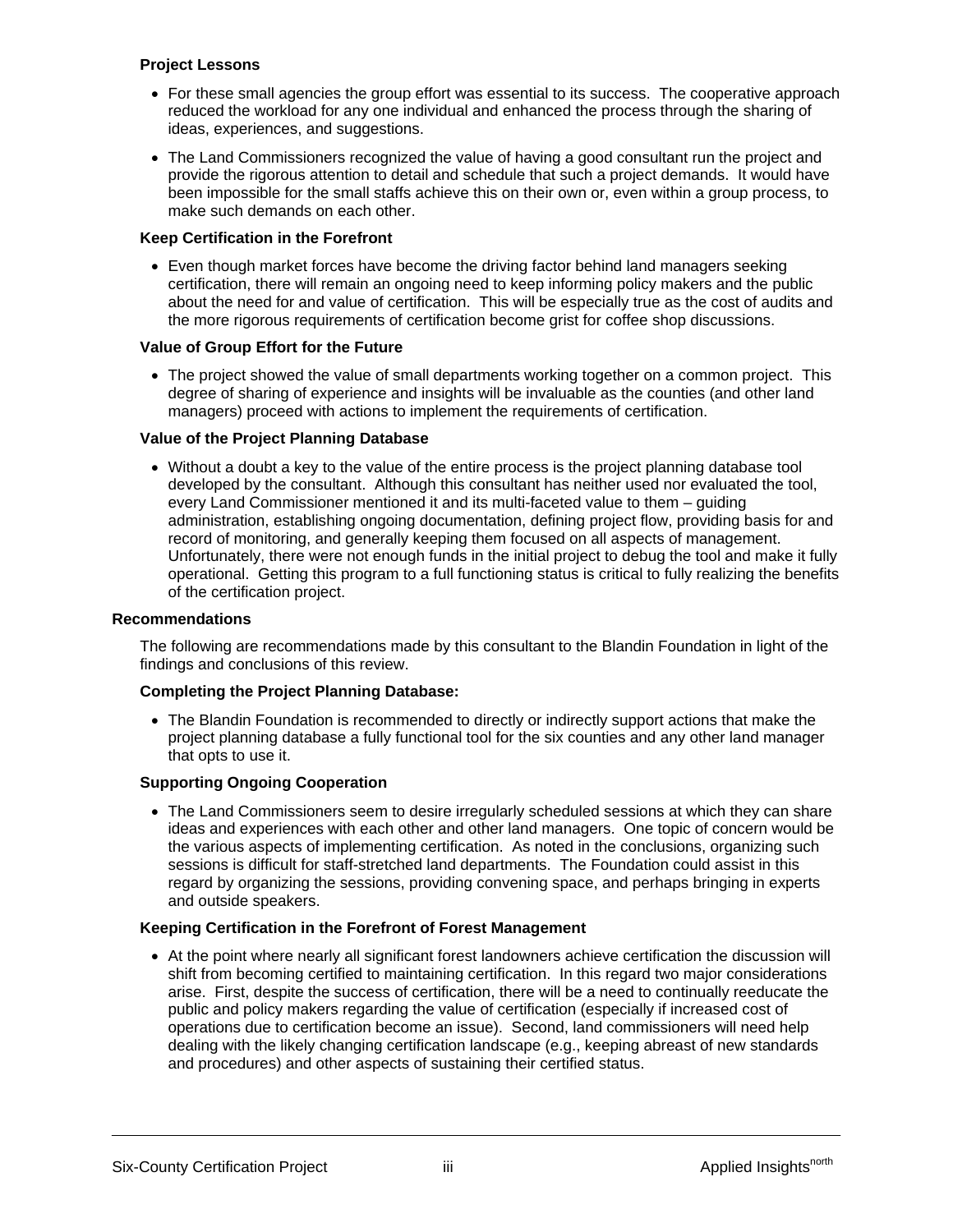### **Purpose**

The Blandin Foundation has undertaken the Vital Forests / Vital Communities Initiative to strengthen and diversify Minnesota's forest-based economy and promote the long-term ecological health of the forest resource that supports it. One focal point of the Initiative is encouraging sustainable forestry by various means including increasing the amount of forested land managed under third-party certification programs.

In one effort to increase certification the Foundation provided financial and operational support to six northern counties – Becker, Beltrami, Carlton, Clearwater, Crow Wing, and Koochiching – to cooperatively undertake the process of preparing themselves for certification under one or both of the major certification programs, SFI (Sustainable Forestry Initiative) and FSC (Forest Stewardship Council). A private consultant was retained to direct the pre-certification preparation process. The Foundation provided matching funds to help pay for the consultant, offered its facilities as the venue for the joint work sessions, and provided support to the Land Commissioners in their efforts to secure the go-ahead decision to participate in the process from their respective County Boards.

At the point in the pre-certification process where the initial preparation work was completed and before the initial assessment is conducted, the Foundation wanted to learn how the project went, did the counties consider it successful, was the Foundation's role in the process effective, and what might be required to follow through on the project.

### **Methodology**

The consultant retained to conduct the review interviewed all but one of the Land Commissioners and the project consultant, Joanne Petrini, by telephone. One commissioner was interviewed in person.

A prepared list of questions (see Appendix) formed the basis for the interviews. Depending upon the responses additional ad hoc follow-up questions were asked to obtain more details or opinions.

### **Findings**

The following presents the responses of the Land Commissioners to the base interview questions. Although none of the commissioners required anonymity, with only a couple unavoidable exceptions, there is no attribution of answers to a specific person or county.

#### **Current status of progress towards certification.**

- 1. Why did you originally pursue certification? That is, what is the value of certification to your county?
	- The market place is demanding more and more certified timber and fiber. We must be able to position ourselves to be able to provide materials for these markets. Certain local industries encouraged us to pursue certification. Certification is the present and future of forest management.
	- Certification will make us better managers. It helps us define our procedures and its rigor will improve our administration and overall management. The bottom line is that it made good business sense for the Department.
	- The procedures and outcomes provide guidance for current staff and are the mechanism for insuring continuity of goals, objectives, and procedures for future staff.
- 2. Does that purpose still hold true?
	- In all cases the answer was yes.
- 3. What is the current status of your progress towards certification?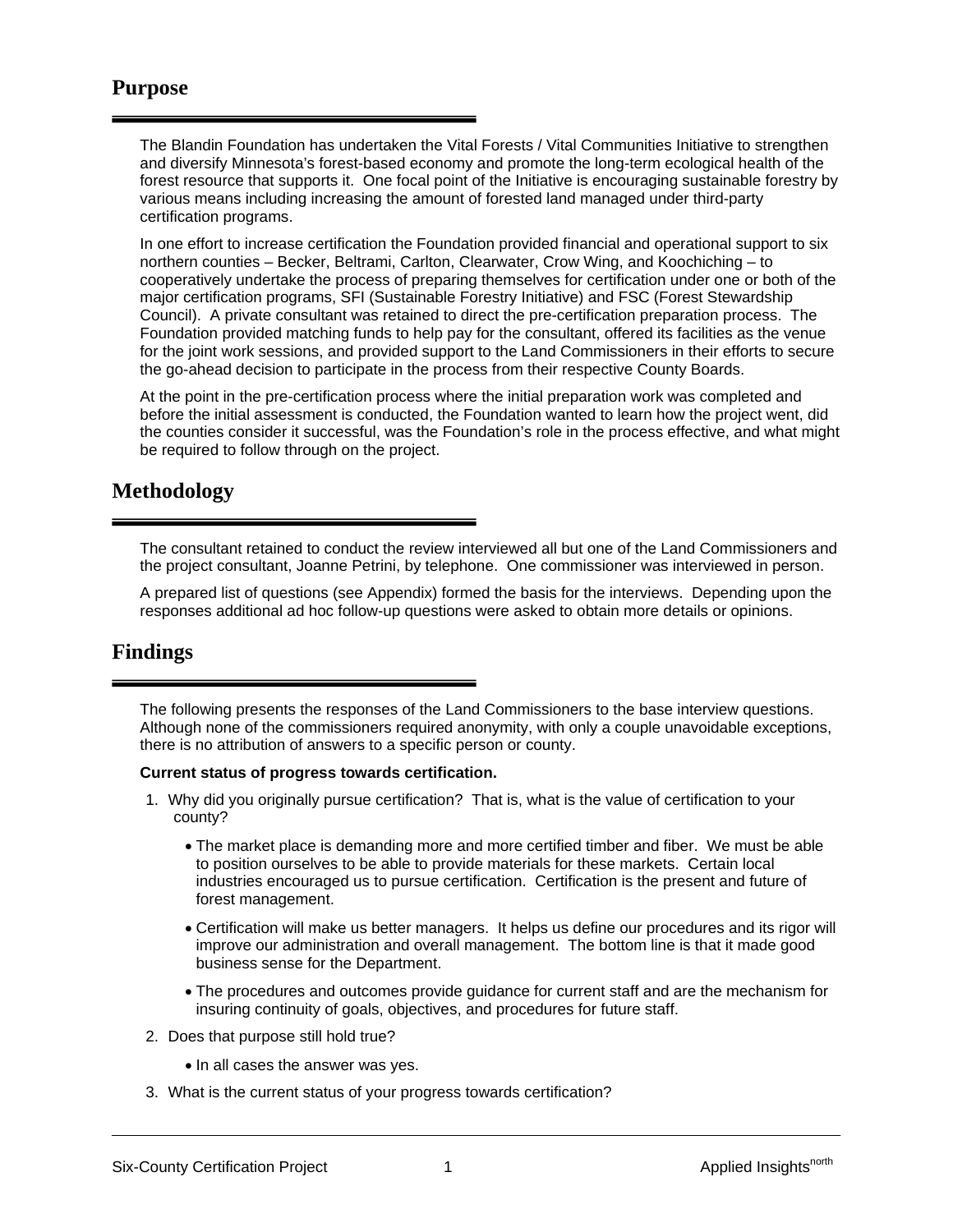- The pre-audit assessment is set for late July and early August. A date for the initial audit has not yet been set but could be in September although several commissioners would prefer to wait until the prime harvest season has begun.
- Two of the counties Becker and Beltrami have tentatively opted out of the process to seek group certification and, instead, are considering obtaining individual certificates. These decisions are not final.
- 4. Why did you originally opt for a group certification process?
	- The cost of cooperating as a group was significantly lower than undertaking separate efforts.
	- The group effort shared the workload and reduced the burden on any one staff. Since small counties do not have large staffs to undertake this type of process by themselves this was an important consideration. In addition, a group process provided ability to learn from the other commissioners.
	- Undertaking a group process greatly aided in selling the whole consideration of certification with several of the county boards.
- 5. [Beltrami and Becker] Why did your county opt out of the group certification process?
	- For Beltrami the issue is will the county pursue its own certification and be responsible for gaining and maintaining it, or join in a group certification in which the actions of the other counties may impact the individual county's certification status.
	- The Becker County Attorney does not like the nature of the group certification agreement and the County Board concurs with his assessment.
	- Both Becker and Beltrami Counties intend to formally or informally work with the other counties on certification issues and implementation. That is, despite issues with the group certification agreement, the original benefits of the group process still hold true.

[Carlton, Clearwater, Crow Wing, Koochiching] Do the original benefits of group certification still hold true?

- In all cases the answer was yes.
- 6. Having gone this far through the process, has it been worth it? Knowing what you know now, would you have pursued certification?
	- Yes, we'd do it again. Yes, we've learned things. Most definitely worth it; happy with the route they took; we're looking forward to certification.
	- We recognize it would be a challenge and a change, but it is a needed change.
	- We realize they are not going to see a dollar premium for their product, as had been one of the earliest arguments in favor of certification, but that is immaterial at this point.
	- We realize it will take time to implement.
	- Several noted they liked the idea of the counties working together; sharing the workload and helping create similar approaches to issues.

### **Obstacles to achieving and maintaining certification.**

- 7. What has been your experience with the certification process to date pluses and minuses?
	- Pluses:
		- o Rigor of a monthly meeting helped him work through the process. The work assignments helped force action. The consultant helped push them.
		- o Group effort reduced the workload on any given individual and provided support to each participant.
		- o Helped develop higher level of consistency between counties.
		- o Lots of experience around the table.
		- o Foundation support was nice.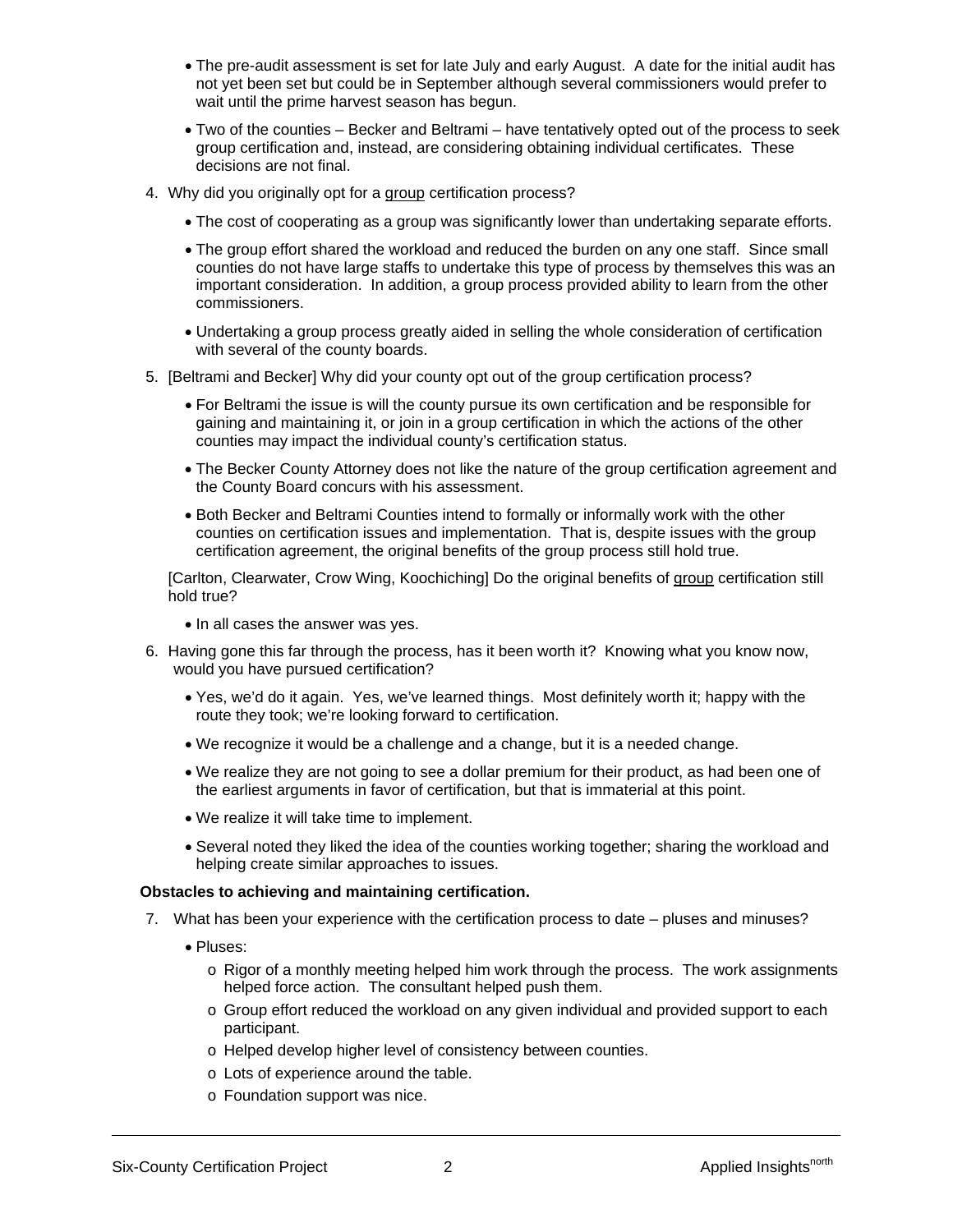- o Made us take a hard look at what we are doing.
- Minuses:
	- $\circ$  Commissioners were not picking up the information right away and at first the consultant overwhelmed them with information. And there was lots of paperwork involved.
	- o Monthly intervals sometimes meant loss of momentum.
	- o Counties are very independent there's value in independence but it can be cumbersome in a group process.
	- o Often told what they had to do but were not offered guidance on how to do it, especially in regards to things (e.g., logger contracts) that the counties should be doing in an identical manner.
- 8. Have you received feedback or commentary from loggers, forest products industry, environmental interests, and others regarding your certification process? What has been the nature of this commentary?
	- Loggers:
		- o Mixed bag. Generally supportive but there is grumbling about the additional requirements and paperwork. Some were and remain uncomfortable with the entire concept. But most are already dealing with a certified mill or landowner that pose similar requirements; guys into logging for the long haul recognize that the changes are needed.
		- o Many of his loggers are true independents and challenge the need for the additional requirements such as training and insurance.
		- o His logger pool is smaller than it used to be since some have not returned their new bidding application forms; on the other hand, he has gained some new loggers.
		- o We are now holding all loggers to the same standard, which we should have been doing in the past.
		- $\circ$  Our more formal and rigorous process levels the playing field between loggers (e.g., insurance, training of crews, etc.), but no one is really jumping up and down.
	- Industry:
		- o Nothing formal or direct, but indirect comments have been positive.
		- o More supportive of SFI, not so keen on FSC dual certification.
		- o No real comment but assumes they are happy to see his county certified.
		- o Several local industry representatives directly helped him move the process forward, which helped with his county board; another local industry has already approached him seeking certified wood.
		- o It was local industry that brought the subject of certification to his attention.
	- Others:
		- o Not a whole lot of feedback on the process. No negatives heard to date.
		- o As a whole, all County Boards are supportive. One commissioner noted that his County Board is supportive but probably unaware of the details and full implication of certification.
		- o Other interests, such as environmental groups, have been quiet.
		- $\circ$  In one county a local landowner/lakeshore group has complained about the county's ATV policy, which, in their minds, should keep him from being certified (but the group is in favor certification).
- 9. What have been the biggest or most important changes in your management (administrative and resource) activities resulting from the certification process to date?
	- Use of project planning database will be a huge improvement insures that foresters review all pertinent issues, guidelines are built into it, and generally keeps them on track. Project planning database – helps reduce infrastructure need and cost; using vegetative matrix to reduce chemical use. Helped set in place means of accounting for their activity. The program.still has some bugs but once complete will greatly help their management.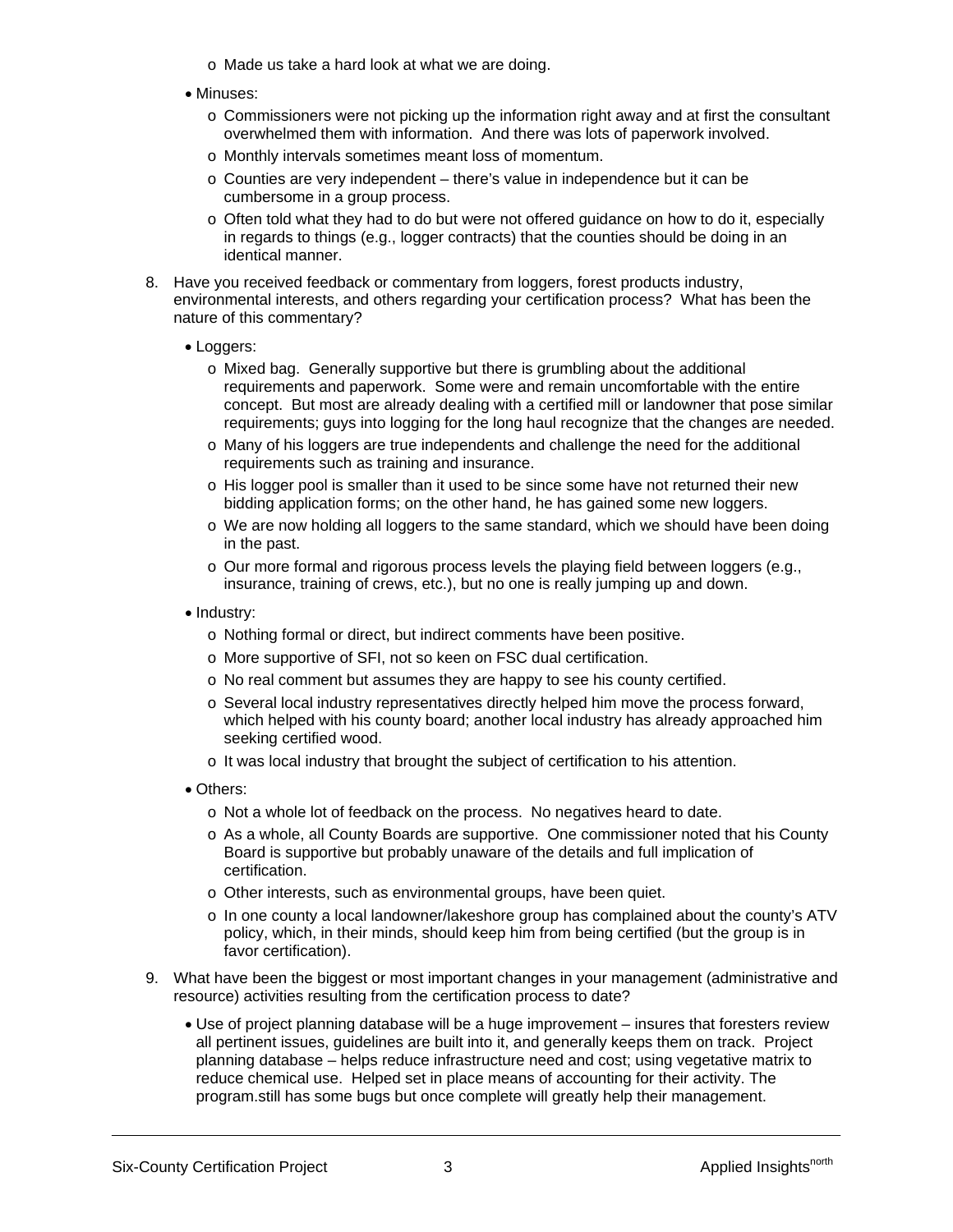- The various procedures got their administrative details in place. Have to follow the prescribed audit trail on actions and transactions. Their record keeping and documentation has been greatly enhanced (primarily via the project planning database).
- All counties have adopted a logger contracting application form. In one county this has allowed them to drop its previous requirement for performance bonds on loggers.
- Although all counties said the process has not impacted their on-the-ground management, they have instituted new field procedures. One county has installed a new pre-harvest in-thefield meeting with loggers, which will greatly help to clarify exactly what is to be done. Another has revamped its regeneration inspection from a more casual "drive by" review to a far more rigorous and detailed process.
- Other changes to date include: changes on how stand appraisal plots are marked; a new standardized inquiry / complaint procedure; development of a plantation activity and cost module to track all actions and costs; initiation of first-ever management plan; and development of a website to provide more information to the public.
- 10. What are the biggest or most important changes you will have to make in the near future as a result of certification? [Some areas for change: staffing, staff training, planning, inventory and databases, communication with other forest managers, interaction with public, specific forest management.] Will you be able to undertake these changes? If not, why not?
	- One commissioner summarized the future by saying there are 200 pages of procedures there'll be lots of changes.
	- But all respondents indicated they are not sure they have the staff to do all the required work.
	- Several mentioned the need to secure full acceptance of certification and its implications by the current staff. One commissioner said his staff may be able to go through the motions but he wants them to fully integrate the intent of the system into their management..
	- Several noted they are eager for the project planning database to get debugged so they can use it.
	- Other upcoming actions noted include: upgrading the procedure for contracting for services such as forest road maintenance; undertaking a forest management plan; upgrading inventory; and addressing issues with plantations.
- 11. Besides gaining certification, what other benefits have you gained from the certification process?
	- We will become better managers. Within our county this process helps us understand what we are doing and why. Helps us recognize our shortcomings. Helps identify things that are most important regarding management. The process has caused us to do some things we should have been doing all along.
	- The process has provided a vehicle for identifying things that are getting done and those that aren't (e.g., training, staffing) and identifying means to correct deficiencies. The process and the database tool provide checks and balances on our work – especially regarding monitoring. The project planning database holds our feet to the fire on committing and following through on key actions.
	- We have streamlined activities, especially administrative ones. We are now doing a better job of documenting activity. We are much better organized. We have better accountability and documentation. We have enhanced our performance, monitoring, and overall resource management.
	- Data and procedures help them be prepared in case of disputes.
	- Will get them back on track with regular forest inventory work.
	- Should help us gain some support from forest products industry and environmental interests.
- 12. What types of activities might help you: (1) to maintain certification, and, (2) generally improve management? [Some areas where actions might occur: staffing, staff training, planning,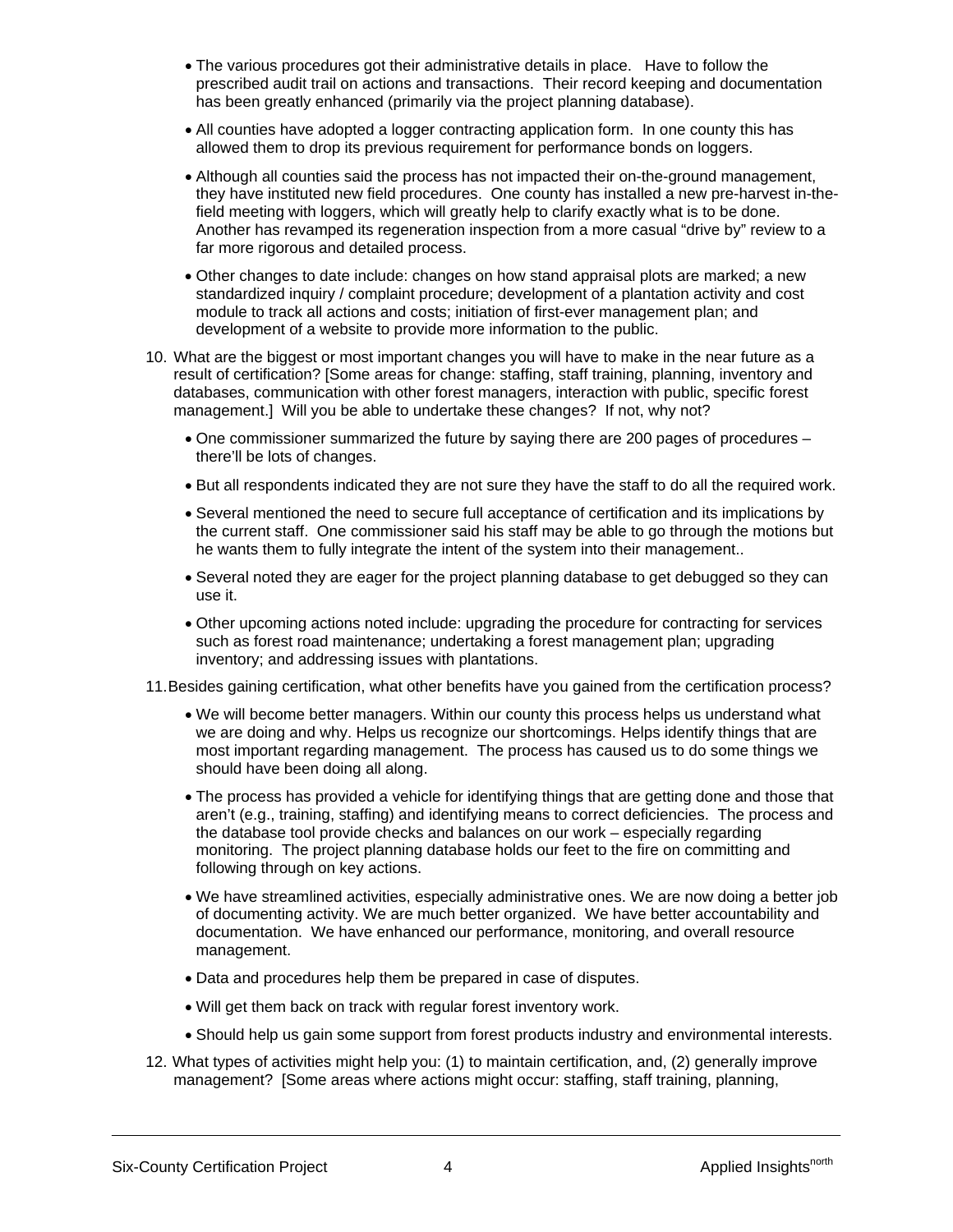inventory and databases, communication with other forest managers, interaction with public, specific forest management.]

- Need for more clerical interaction between agencies. Clerks play an important role in the day-to-day management process including contacts with loggers.
- Communication between agencies currently is project oriented; sees no overriding need for constant contact.
- Getting the project planning database fully operational.
- Training for staff and logging community.
- Getting inventories into better condition.
- Need for updated management plans.
- More attention to ecological / environmental aspects of management than before.
- Assistance to staff in working with computers (his field staff just received them a month earlier).
- More communication (it was greatly aided by the certification planning process).
- More staffing although he will not use certification as a lever to increase staff.

#### **Possible activities that Blandin Foundation could undertake to support counties to achieve and maintain certification.**

- 13. Would you have gone through the certification process if not for the Blandin Foundation supported group effort? Do you think the group process has saved you money versus going it alone?
	- Yes, they would have proceeded anyway. Had money set aside but the group process reduced cost.
	- Probably would have proceeded but Foundation really helped. Money was important but support was equally so. The Foundation sponsored a certification workshop attended by several of his County Board members; it helped educate them about the need for and merits of certification.
	- Probably would have done certification at any rate, but Foundation's support was major help. It helped sell the process with his county board (e.g., group effort, financial support, and general moral support). It was a good thing the Foundation did and it is much appreciated.
	- Probably would have proceeded any way if a consultant had come forward to help them. Foundation monetary support was helpful. Having a consultant to run the process was critical. Foundation's offer was a good offer at the right time – icing on the cake.
	- Probably would have done so anyway. But some of the counties needed the Foundation's involvement to get into the process and as a consequence counties like his benefited from these counties joining the process (because broader participation helped sell the process with reluctant County Boards). Foundation's support was much appreciated.
	- We would have gone through some sort of process, but without the Foundation and the consultant we wouldn't have done what did nor be in as good of shape before the first audit. Foundation was key piece to get us into this better position. Appreciated the funding support and the meeting site for group sessions.
- 14. Recognizing that the Blandin Foundation is making no pre-determined commitments and is unlikely to be able to provide additional direct grant funding to support your certification efforts, are there actions the Foundation could take to reinforce your certification process (including maintenance of certification)?
	- Annual symposium on certification. Bring in DNR folks and others to share their insights into certification. Share "how-to" information and experiences.
	- Money isn't really the issue as most departments generate sufficient revenues.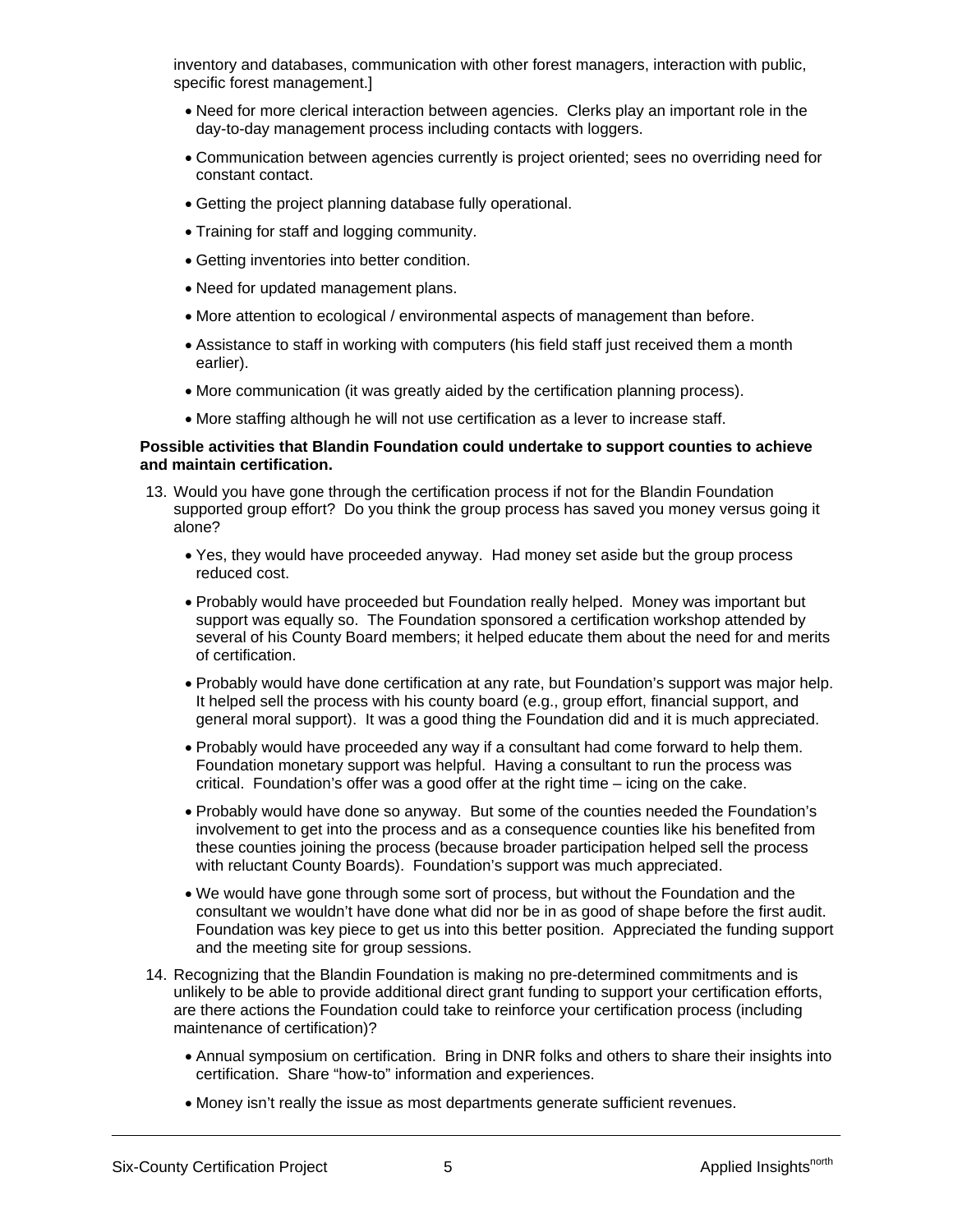- Indirect support to educate and inform County Boards and others about certification.
- Marketing of certified products.
- Social/education aspect (to help sell the concept to the average person on the street).
- Provide meeting space and support for continued group (of six counties and maybe others) sessions for work on implementation of certification procedures and actions.
- Sustain the VFVC effort and general support for forestry issues.
- Timber productivity.
- Better research into key issues such as what is going on with the forests relative to global warming (impacts on drought, invasive species, changing vegetation mix on given NPC, deer over population, etc.); birch regeneration; natural regeneration.
- He's preparing to do ECS based management process huge undertaking, it's important to forest management, important for productivity – all land managers could use assistance regarding this.
- 15. Are there actions the Foundation could take to support desired forest management practices in Minnesota? [Some areas where actions could be considered: staff training, planning, updating and integrating inventory and databases, enhancing communication between forest management agencies and between practicing foresters, training regarding interaction with public, etc.]
	- [Note: responses to questions 12, 14 and 15 tended to blur and the three questions were generally seen as being the same.]
	- General thanks to Foundation for its support to date.
	- Additional training for clerical staff.

Joanne Petrini of Ecologico, Inc. (that firm is currently inactive and she is employed by Gartner Lee, Limited) was retained to run the pre-certification planning process. The following highlights her responses to questions regarding the process.

- Her general assessment of the process was that it was productive and that even if the group doesn't achieve certification the counties will have gained from the process. In particular, the counties learned the value of working together as a group to help devise a common way forward.
- Among the key shortcomings of the process and the upcoming implementation period, Petrini felt that most critical is the counties' limited resources. Clearly, the counties needed support during the planning process and that need will continue as they move forward. This need includes key infrastructure such as computers and computer systems and staff. She noted that the counties manage an extensive natural resource with limited human and technological resources. Further, she said they work within the constraints of the county political and budget systems, which often are short-term in view especially regarding the revenue generation capacity of Land Departments.
- Petrini said she enjoyed this project and would do it again. A key value of the process was the bringing together of the county staffs which made for efficient use of resources and enhanced learning. But, she noted in the future the process could be improved by providing more up front planning so that as they enter the process the participants have a much better understanding of the scope of the effort, what is expected of them, and type of resources they will need.
- She identified three major future actions for the counties as they proceed with certification. First, they must actually use the systems they have defined. Second, they must insure they have the staff to handle implementation. Third, they must continually communicate the goals and values of certification and the associated procedures to their County Boards and the public.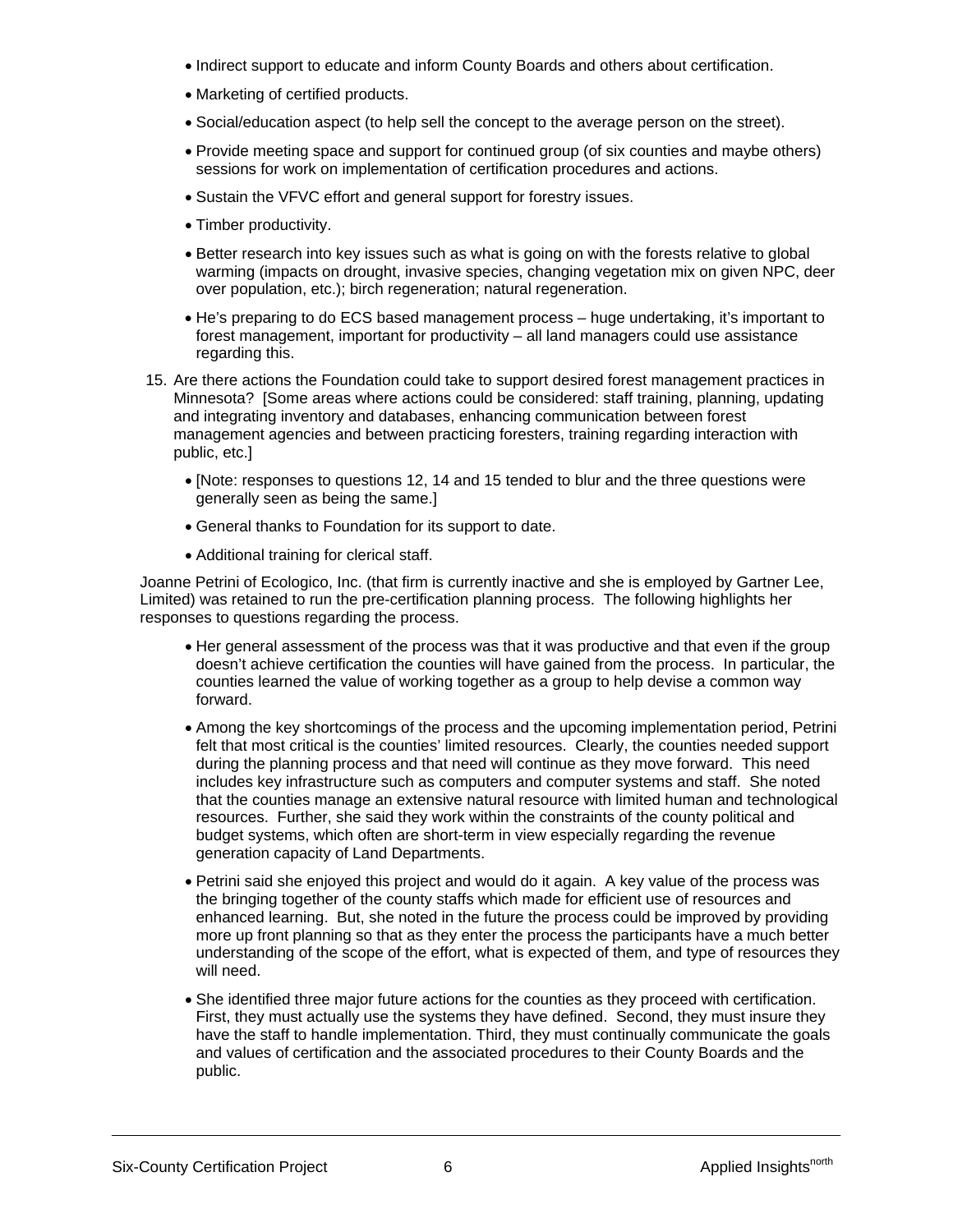- Petrini believes the value of the group effort in the pre-certification phase strongly suggests a need to continue group efforts in the future. She said that forestry management organizations seem capable of coming together to discuss policy and landscape issues but, especially among the counties, have not done so to conduct group actions that leverage resources. She thinks this is vitally important considering that so many departments have limited resources and reality is pushing them all in the same direction under the same set of constraints. She bemoans the facts there is no framework for this in Minnesota and that county independence and political perspectives often frustrate such cooperation.
- When asked, she suggested that the Foundation could consider efforts to increase awareness about certification among the general public and policy makers.
- Petrini said that without the Foundation's participation the group certification effort would not have proceeded as well as it did. She added that she enjoyed working with the Land Commissioners.
- Looking ahead Petrini stated that the overall process requires a second phase in which the counties are assisted in implementing the various recommendations. One aspect of this is the lack of adequate staff resources in most county land departments to fully execute the needed actions. Another aspect is the project planning database which Petrini's team designed but lacked the resources to bring it to full operation. She said the database is worth completing and that the counties see the value of the tool.

### **Conclusions**

A number of conclusions can be drawn from this review of the six-county certification planning project. The following highlights those specifically related to the Blandin Foundation's involvement in the project, the success of the project, and follow through actions to implement aspects of certification.

### **Project was Successful**

- Without a doubt the six-county certification project has been successful and will remain so even if the counties do not achieve certification.
- All the Land Commissioners stated they benefited in many ways from the project including learning from the other commissioners, understanding the shortcomings of their procedures and administrative structures, and gaining insights and tools for becoming more effective managers in the future. The group aspect of the project was a vitally important feature of the process.

### **Blandin Foundation Involvement was Vital**

- Although the Foundation's involvement would not pass a strict application of the "but for" test, it is clear that without the Foundation's participation, none of these six counties would be in the positive position they are today. All Land Commissioners said given market forces and trends in management they would have ultimately pursued certification on their own regardless of the Foundation's support. However, all said that the Foundation's role was critical in getting the project off the ground and executed as well as it was.
- The Land Commissioners all appreciated the Foundation's monetary support for the project. However, they noted that it was the Foundation's general support for the process that was most important. First, the Foundation helped inform County Boards of the value of certification. Second, the Foundation's encouragement of the more reluctant counties to join the process strengthened the resolve of the other counties. Third, the Foundation encouraged the counties to pursue cooperative action that engendered a wide variety of positive results that would not have occurred through six separate processes. Fourth, the Foundation helped secure the services of a knowledgeable consultant to run the process. And, finally, the Foundation's support during the process, such as providing a venue for the monthly sessions, greatly facilitated the process and eased the burden on individual counties.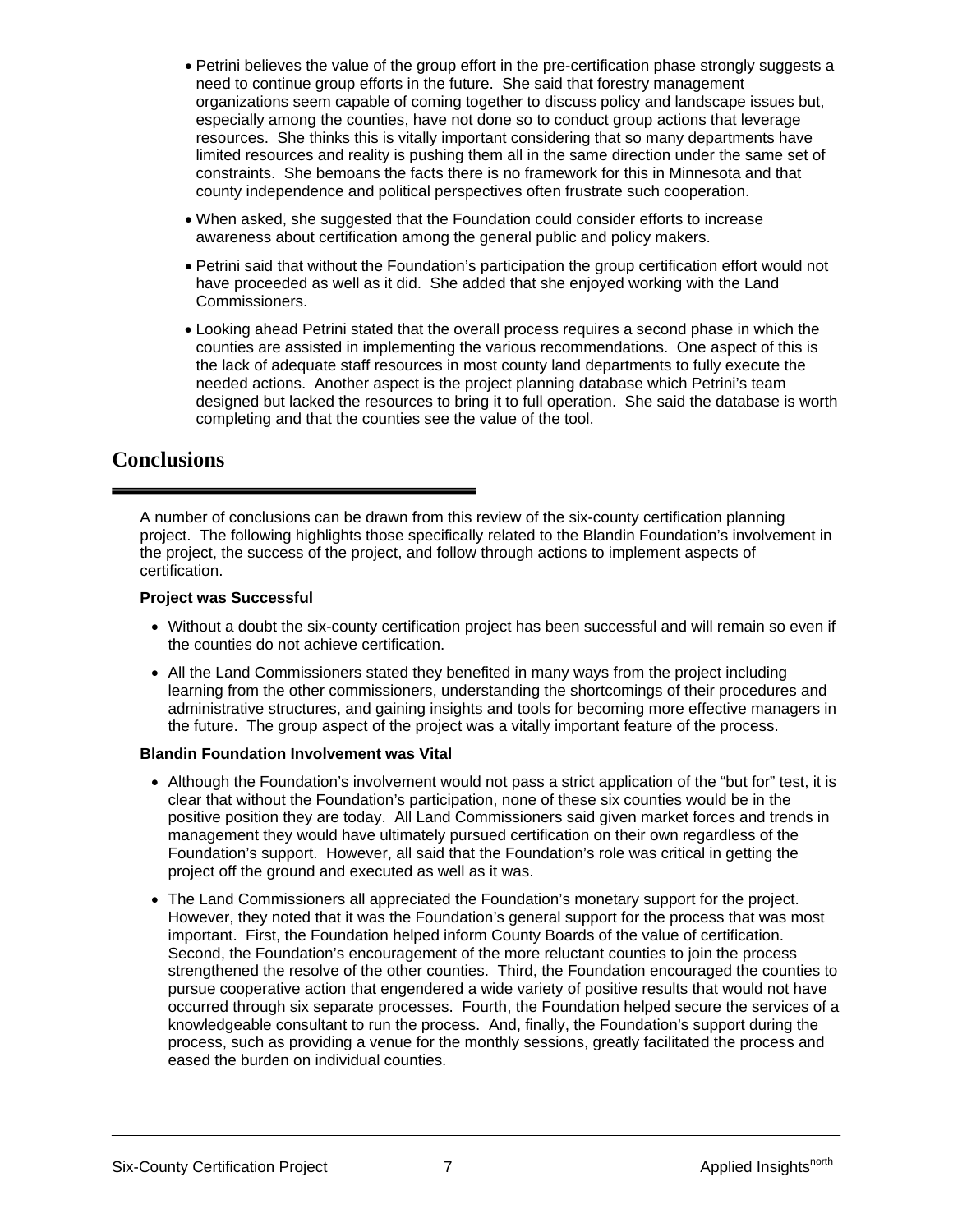### **Project Lessons**

- For these small agencies the group effort was essential to its success. The cooperative approach reduced the workload for any one individual and enhanced the process through the sharing of ideas, experiences, and suggestions.
- The Land Commissioners recognized the value of having a good consultant run the project and provide the rigorous attention to detail and schedule that such a project demands. It would have been impossible for the small staffs achieve this on their own or, even within a group process, to make such demands on each other.
- As noted earlier, some of the "little" things the Foundation did during the project greatly facilitated the effort. These included providing excellent meeting facilities and general support. Relatively minor actions such as these eased the burden on the counties so they could focus their limited resources on the project itself, not its mechanics.

### **Keep Certification in the Forefront**

- Even though market forces have become the driving factor behind land managers seeking certification, there will remain an ongoing need to keep informing policy makers and the public about the need for and value of certification. This will be especially true as the cost of audits and the more rigorous requirements of certification become grist for coffee shop discussions.
- Perhaps the six-county certification project was not widely heralded within the region, but it is still surprising given the keen interest in forest management that so few entities offered encouragement or thanks to the counties for seeking certification. This may change once the initial audit has been completed.

### **Value of Group Effort for the Future**

- The project showed the value of small departments working together on a common project. This degree of sharing of experience and insights will be invaluable as the counties (and other land managers) proceed with actions to implement the requirements of certification. While the Minnesota County Land Commissioners organization provides a structure for such cooperative undertaking, it is likely that a third party can greatly assist by removing the burden of organization and planning from the shoulders of any one, small staff, land department.
- The previous conclusion underscores the limited human resources available to most Minnesota land departments. For the most part, these departments are dominated by field staff with a minimum of administrative personnel – generally a Land Commissioner, who quite often does field work, and clerical workers who also spend much time dealing with field issues (e.g., tracking logger activity on harvest sites). Special projects, such as seeking certification, seriously stretch the capacity of the departments and, as a consequence, many worthy projects are not undertaken or take longer than desired to complete.

### **Value of the Project Planning Database**

- Without a doubt a key to the value of the entire process is the project planning database tool developed by the consultant. Although this consultant has neither used nor evaluated the tool, every Land Commissioner mentioned it and its multi-faceted value to them – guiding administration, establishing ongoing documentation, defining project flow, providing basis for and record of monitoring, and generally keeping them focused on all aspects of management. Unfortunately, there were not enough funds in the initial project to debug the tool and make it fully operational. It is doubtful that any one county will be able to finance the necessary work to get the program fully functional although it is possible that the group may establish a joint project to do so. Getting this program to a full functioning status is critical to fully realizing the benefits of the certification project.
- A secondary but not unimportant value of the project planning database and certification in general is that they provide an objective, third-party lever that Land Commissioners can discretely utilize to undertake certain management actions that they otherwise may not be able to convince county boards to support. County Boards, like corporate shareholders, can be exceptionally short-term oriented and reluctant to divert badly needed timber sale-generated revenues away from county and local government coffers. Although no Land Commissioner expressly stated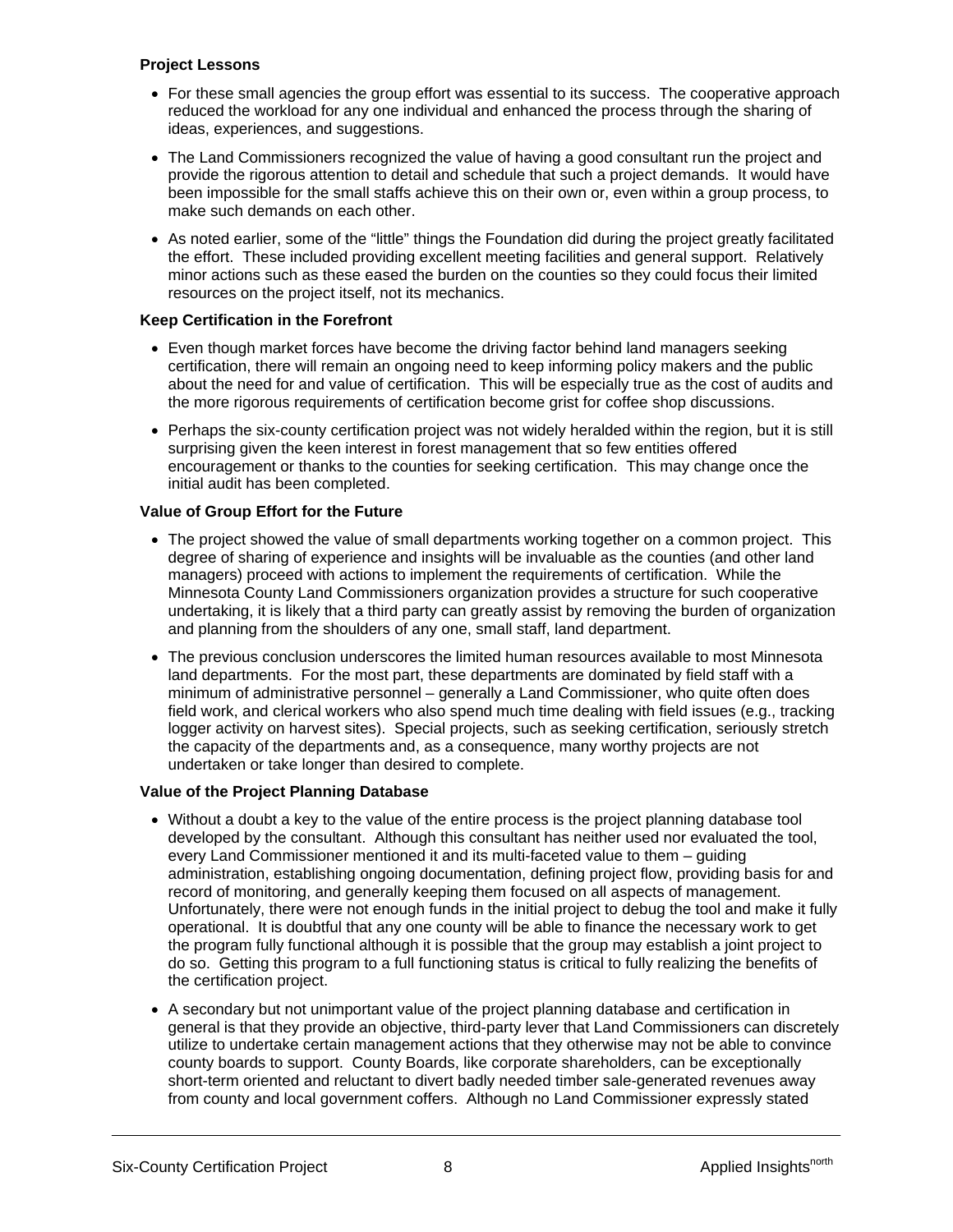they would use certification as the means to secure more staff or undertake more ambitious projects, certain of their responses suggested that the rigor of certification and the project planning database tool is seen as a potential argument supporting such actions.

### **Recommendations to Blandin Foundation**

The following are recommendations made by this consultant to the Blandin Foundation in light of the findings and conclusions of this review.

### **Completing the Project Planning Database:**

• The Blandin Foundation is recommended to directly or indirectly support actions that make the project planning database a fully functional tool for the six counties and any other regional or state land manager that opts to use it. [See Appendix B for details on this recommendation.]

### **Supporting Ongoing Cooperation**

- The Land Commissioners seem to desire irregularly scheduled sessions at which they can share ideas and experiences with each other and other land managers. One topic of concern would be the various aspects of implementing certification. As noted in the conclusions, organizing such sessions is difficult for staff-stretched land departments. The Foundation could assist in this regard by organizing the sessions, providing convening space, and perhaps bringing in experts and outside speakers.
- Associated with the general nature of the "sharing" sessions is a need for specific projects to assist the land departments to implement certification. Topics of likely interest include inventory maintenance (guidance and support not underwriting of the actual work) and clerical training (and sharing of ideas and experiences). The Foundation could consider working with the Association of Land Commissioners to develop and conduct the sessions.

### **Keeping Certification in the Forefront of Forest Management**

• At the point where nearly all significant forest landowners achieve certification the discussion will shift from becoming certified to maintaining certification. In this regard two major considerations arise. First, despite the success of certification, there will be a need to continually reeducate the public and policy makers regarding the value of certification (especially if increased cost of operations due to certification become an issue). Second, land commissioners will need help dealing with the likely changing certification landscape (e.g., keeping abreast of new standards and procedures) and other aspects of sustaining their certified status.

### **Appendix A. Interview Questions**

The following are the set of questions posed to the Land Commissioners and project consultant.

### **Land Commissioners**

### **Current status of progress towards certification.**

- 1. Why did you originally pursue certification? That is, what is the value of certification to your county?
- 2. Does that purpose still hold true?
- 3. What is the current status of your progress towards certification?
- 4. Why did you originally opt for a group certification process?
- 5. [Beltrami and Becker] Why did your county opt out of the group certification process?

[Carlton, Clearwater, Crow Wing, Koochiching] Do the original benefits of group certification still hold true?

6. Having gone this far through the process, has it been worth it? Knowing what you know now, would you have pursued certification?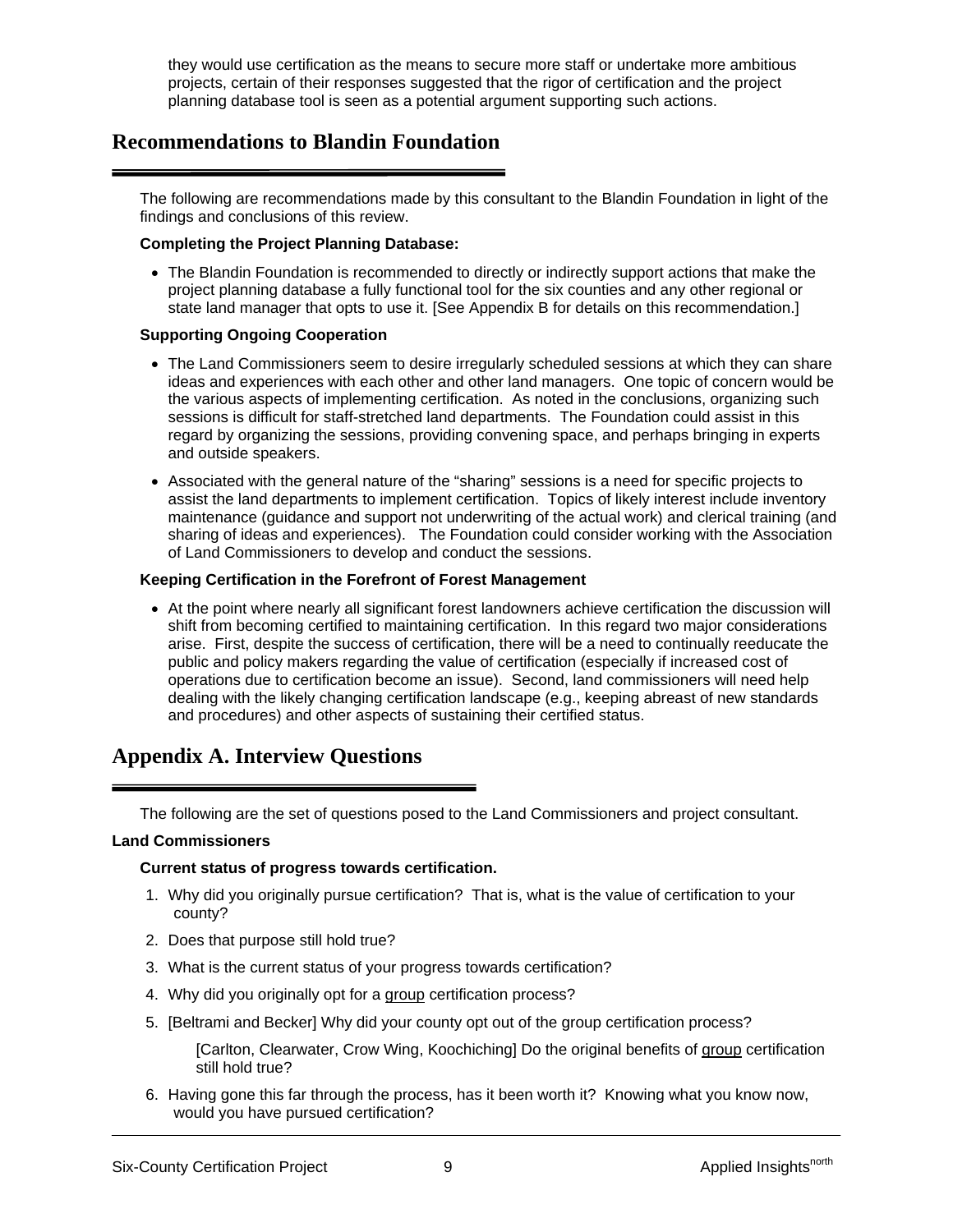#### **Obstacles to achieving and maintaining certification.**

- 7. What has been your experience with the certification process to date pluses and minuses?
- 8. Have you received feedback or commentary from loggers, forest products industry, environmental interests, and others regarding your certification process? What has been the nature of this commentary?
- 9. What have been the biggest or most important changes in your management (administrative and resource) activities resulting from the certification process to date?
- 10. What are the biggest or most important changes you will have to make in the near future as a result of certification? [Some areas for change: staffing, staff training, planning, inventory and databases, communication with other forest managers, interaction with public, specific forest management.]

Will you be able to undertake these changes? If not, why not?

- 11. Besides gaining certification, what other benefits have you gained from the certification process?
- 12. What types of activities might help you: (1) to maintain certification, and, (2) generally improve management? [Some areas where actions might occur: staffing, staff training, planning, inventory and databases, communication with other forest managers, interaction with public, specific forest management.]

#### **Possible activities that Blandin Foundation could undertake to support counties to achieve and maintain certification.**

- 13. Would you have gone through the certification process if not for the Blandin Foundation supported group effort? Do you think the group process has saved you money versus going it alone?
- 14. Recognizing that the Blandin Foundation is making no pre-determined commitments and is unlikely to be able to provide additional direct grant funding to support your certification efforts, are there actions the Foundation could take to reinforce your certification process (including maintenance of certification)?
- 15. Are there actions the Foundation could take to support desired forest management practices in Minnesota? [Some areas where actions could be considered: staff training, planning, updating and integrating inventory and databases, enhancing communication between forest management agencies and between practicing foresters, training regarding interaction with public, etc.]

### **Project Consultant**

What is your general assessment of the multi-county certification project in Minnesota?

What do you consider to be particular successes of the project?

And, what would she consider to be shortcomings or failures of the project?

In short, what lessons have you learned from this effort? What would you do differently if there were another similar effort?

### **Looking forward toward the process of the counties to attain and maintain certification:**

What are the key actions the counties must be focusing on?